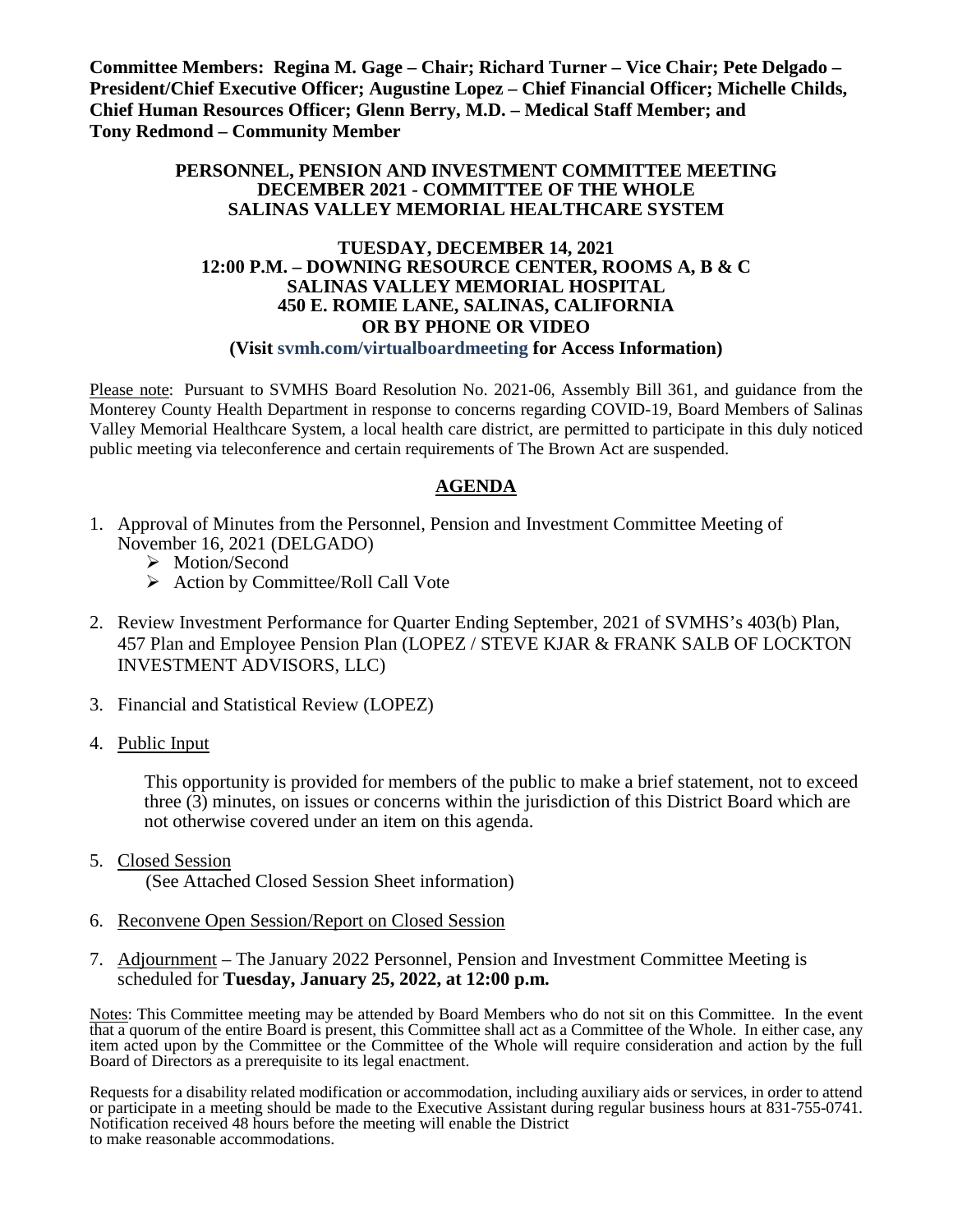The Committee packet is available at the Committee Meeting, at [www.svmh.com,](http://www.svmh.com/) and in the Human Resources Department of the District. All items appearing on the agenda are subject to action by the Committee.

#### **PERSONNEL, PENSION AND INVESTMENT COMMITTEE MEETING OF THE BOARD OF DIRECTORS – COMMITTEE OF THE WHOLE AGENDA FOR CLOSED SESSION**

Pursuant to California Government Code Section 54954.2 and 54954.5, the board agenda may describe closed session agenda items as provided below. No legislative body or elected official shall be in violation of Section 54954.2 or 54956 if the closed session items are described in substantial compliance with Section 54954.5 of the Government Code.

# **CLOSED SESSION AGENDA ITEMS**

#### **[ ] LICENSE/PERMIT DETERMINATION** (Government Code §54956.7)

**Applicant(s)**: (Specify number of applicants)

#### **[ ] CONFERENCE WITH REAL PROPERTY NEGOTIATORS** (Government Code §54956.8)

**Property:** (Specify street address, or if no street address, the parcel number or other unique reference, of the real property under negotiation):

**Agency negotiator:** (Specify names of negotiators attending the closed session):

**Negotiating parties**: (Specify name of party (not agent):

**Under negotiation:** (Specify whether instruction to negotiator will concern price, terms of payment, or both):

#### **[ ] CONFERENCE WITH LEGAL COUNSEL-EXISTING LITIGATION** (Government Code §54956.9(d)(1))

**Name of case:** (Specify by reference to claimant's name, names of parties, case or claim numbers):

 $\frac{1}{\sqrt{2}}$ , or **Case name unspecified:** (Specify whether disclosure would jeopardize service of process or existing settlement negotiations):

## **[ ] CONFERENCE WITH LEGAL COUNSEL-ANTICIPATED LITIGATION** (Government Code §54956.9)

Significant exposure to litigation pursuant to Section 54956.9(d)(2) or (3) (Number of potential cases):

Additional information required pursuant to Section 54956.9(e):

Initiation of litigation pursuant to Section 54956.9(d)(4) (Number of potential cases):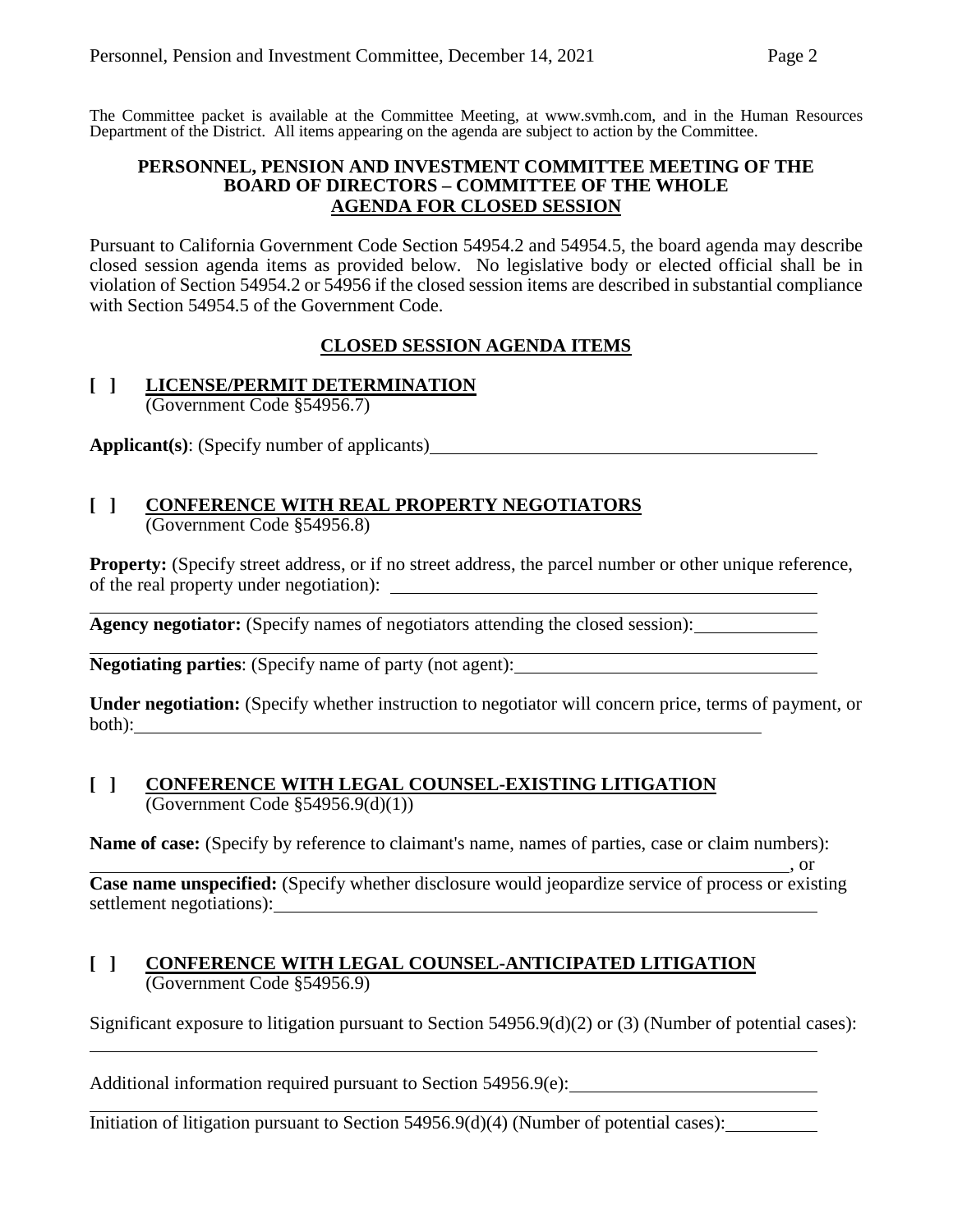# **[ ] LIABILITY CLAIMS**

(Government Code §54956.95)

**Claimant:** (Specify name unless unspecified pursuant to Section 54961):

**Agency claimed against**: (Specify name):

#### **[ ] THREAT TO PUBLIC SERVICES OR FACILITIES** (Government Code §54957)

**Consultation with**: (Specify name of law enforcement agency and title of officer):

# **[ ] PUBLIC EMPLOYEE APPOINTMENT**

(Government Code §54957)

**Title**: (Specify description of position to be filled):

## **[ ] PUBLIC EMPLOYMENT**

(Government Code §54957)

**Title:** 

## **[ ] PUBLIC EMPLOYEE PERFORMANCE EVALUATION**

(Government Code §54957) **Title:** (Specify position title of employee being reviewed):

## **[ ] PUBLIC EMPLOYEE DISCIPLINE/DISMISSAL/RELEASE** (Government Code §54957)

(No additional information is required in connection with a closed session to consider discipline, dismissal, or release of a public employee. Discipline includes potential reduction of compensation.)

#### **[ X ] CONFERENCE WITH LABOR NEGOTIATOR** (Government Code §54957.6)

**Agency designated representative:** (Specify name of designated representatives attending the closed session): Pete Delgado

**Employee organization**: (Specify name of organization representing employee or employees in question): National Union of Healthcare Workers, California Nurses Association, Local 39, ESC Local 20, or

**Unrepresented employee**: (Specify position title of unrepresented employee who is the subject of the negotiations):